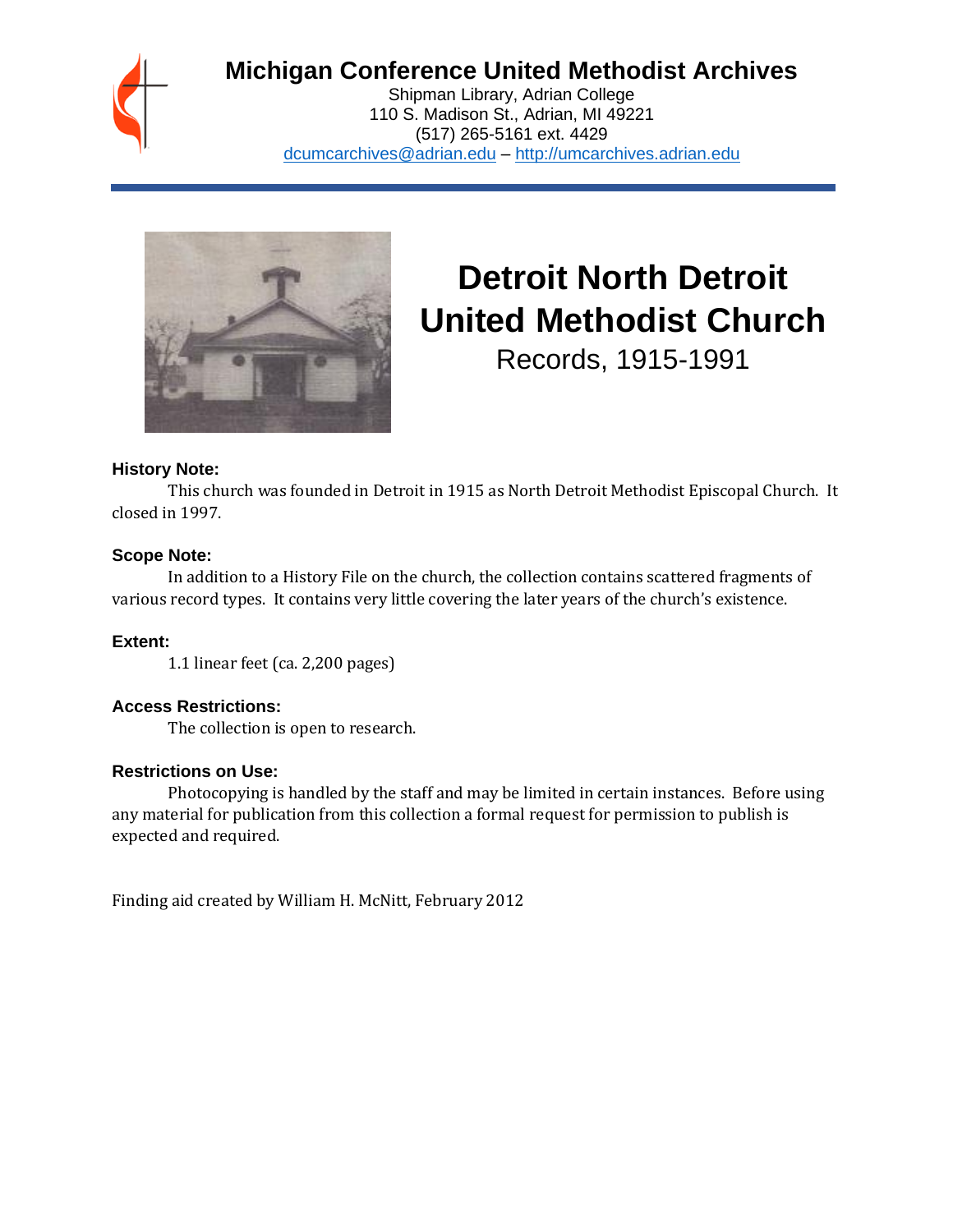# **Appointments List**

- 1920-1922: George A. Fee
- 1922-1927: William B. Abbott
- 1927-1928: John Dystant
- 1928-1929: Charles W. Collinge
- 1929-1933: Robert Rex Reid
- 1933-1938: Arthur E. Beedon
- 1938-1941: Clyde Marshall
- 1941-1942: Harold R. Youngberg
- 1942-1943: Orville H. McKay
- 1942-1943: Ross J. McLennan
- 1943-1945: William J. Richards
- 1945-1948: J. Brabner Smith
- 1948-1952: Herbert M. Fink
- 1952-1959: J. West Thompson
- 1959-1962: Theodore E. Doane
- 1962-1964: Gordon Earl Ackerman
- 1964-1967: Floyd H. Sullivan
- 1967-1975: George H. Hawk
- 1975-1979: Robert Thornton
- 1979-1984: Malcolm Garvock
- 1984-1985: Ross Nicholson
- 1985-1986: Paul Lim
- 1986-1990: Patricia Green
- 1991-February 1995: Cheryl Myhand
- February 1995-1998: Deanna P. Sailor